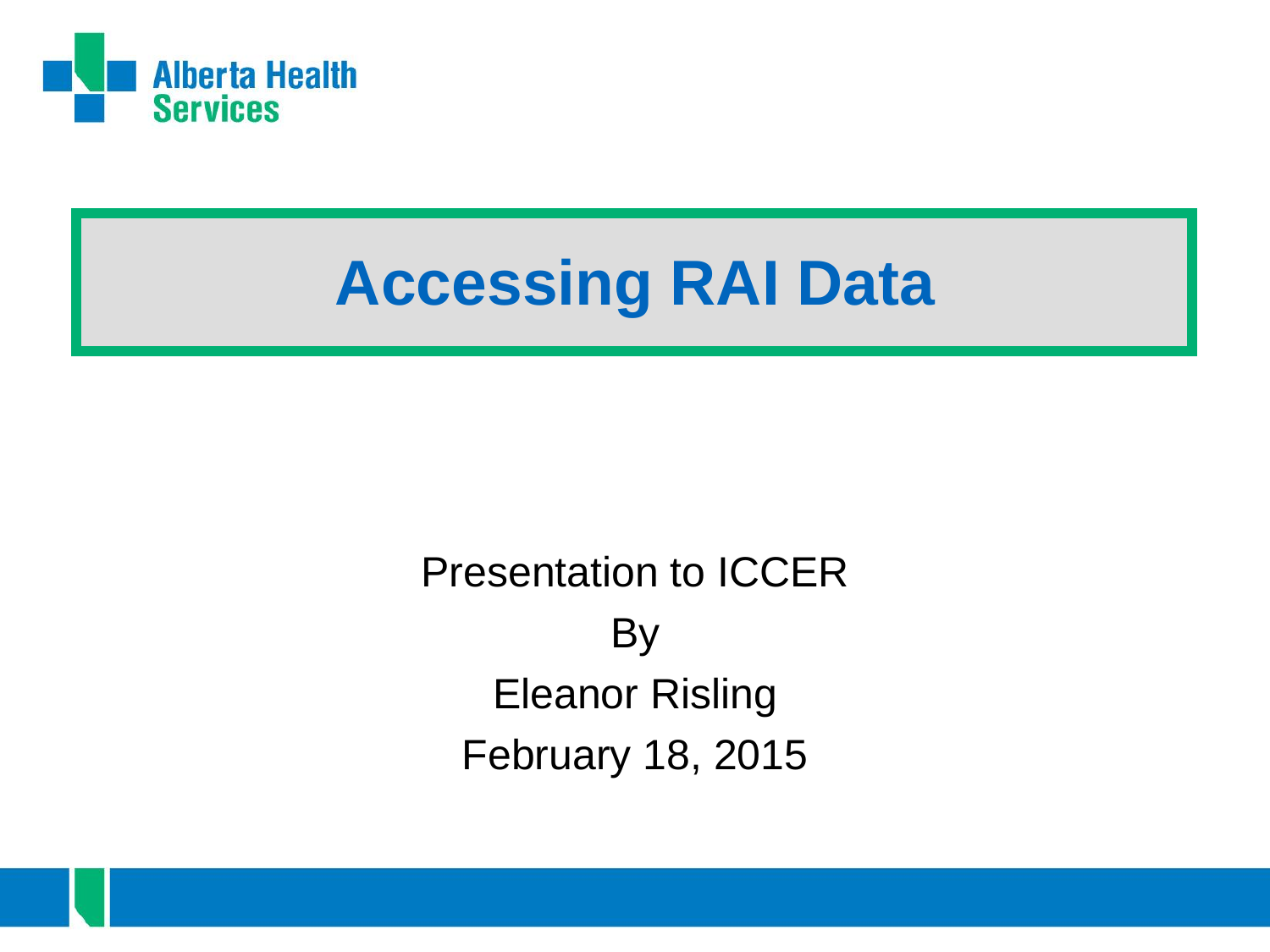

#### **What Do I Need To Know?**

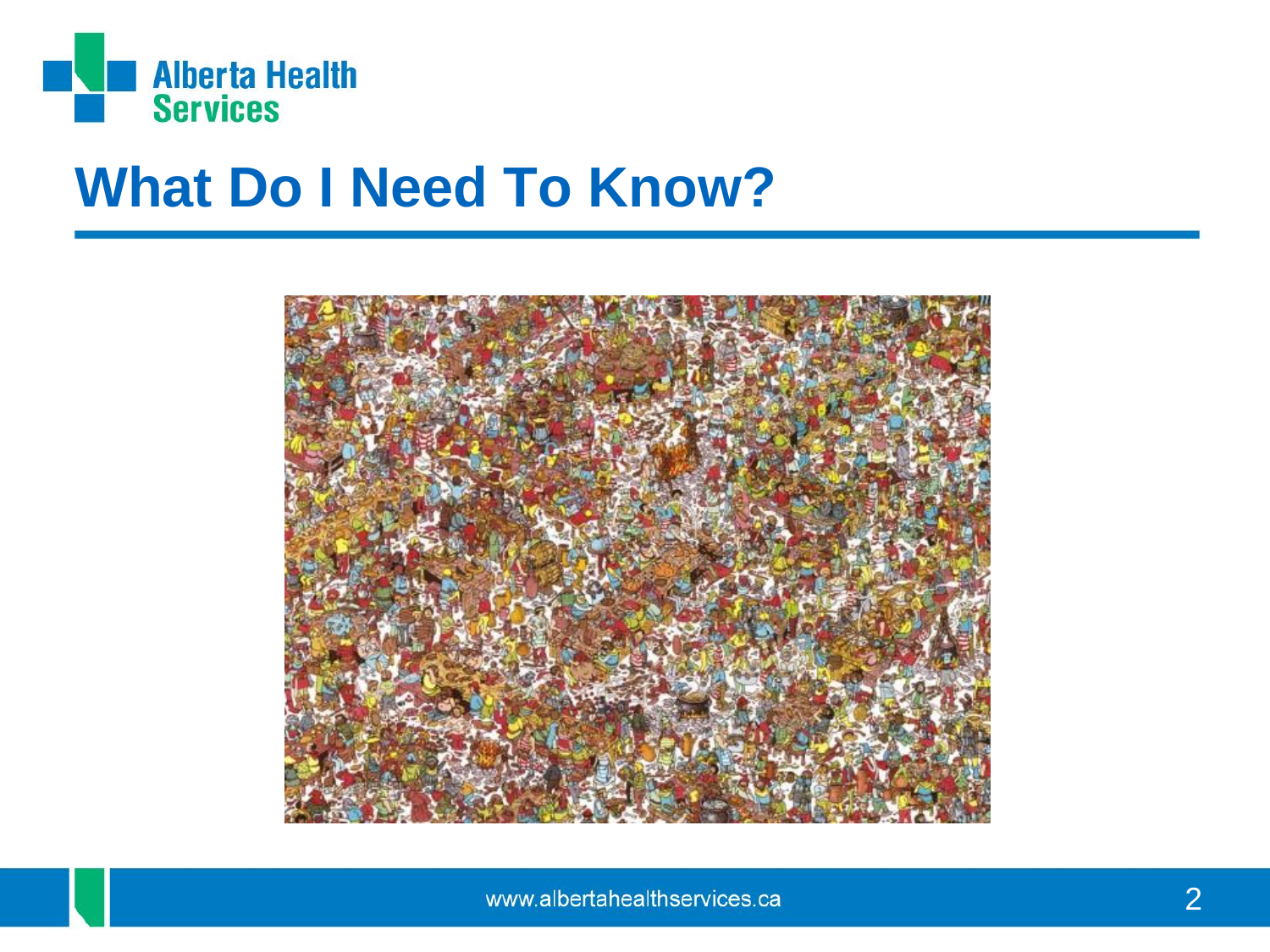

#### **RAI Data Flow**

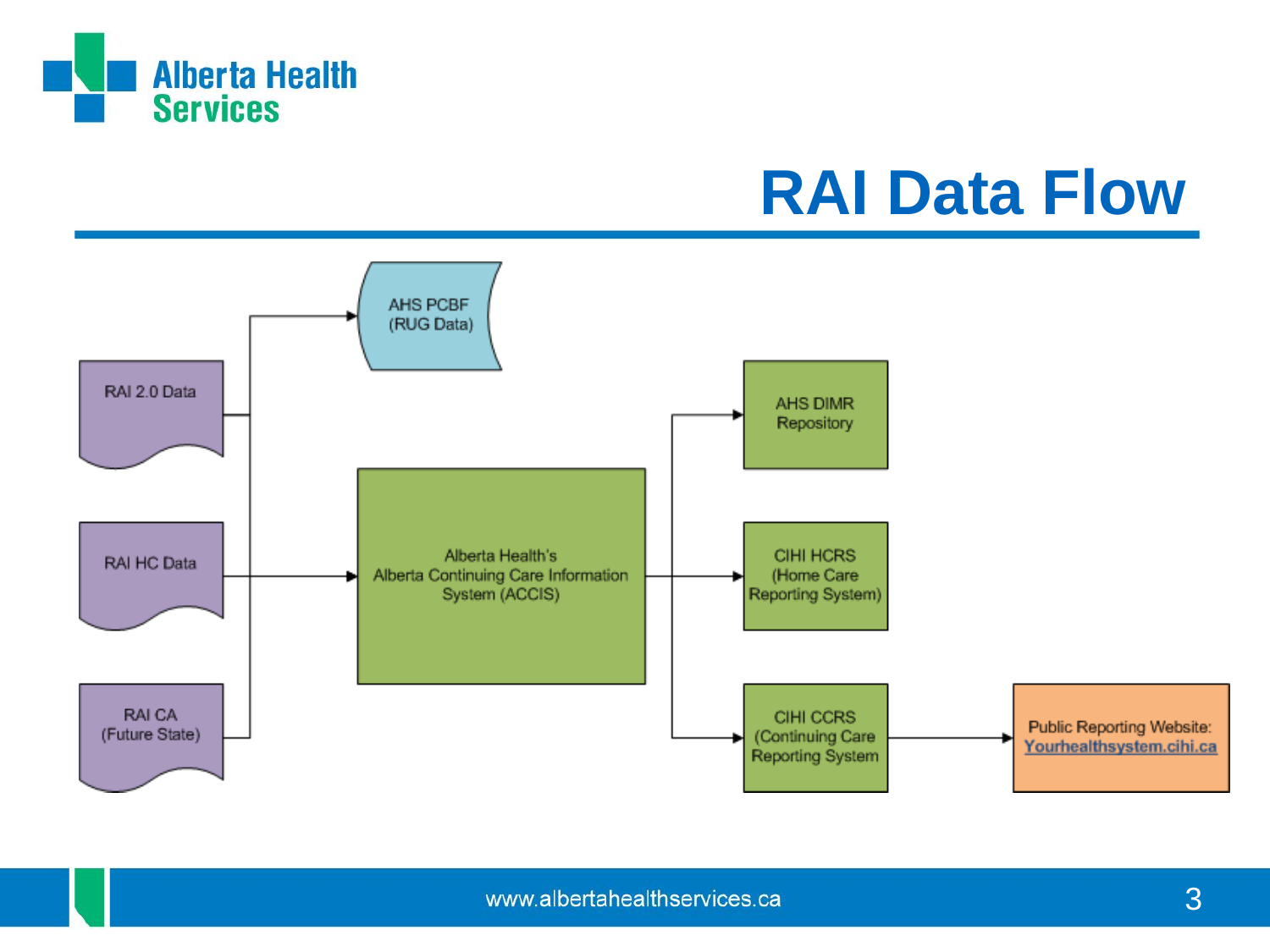



- ACCIS
	- Repository for all Alberta RAI data
	- Provides site level aggregate data together with zone and provincial comparators
	- Access is security role defined
	- All sites should have a designated user with "Data Analyst" privileges
	- Reports are PDF'd or downloadable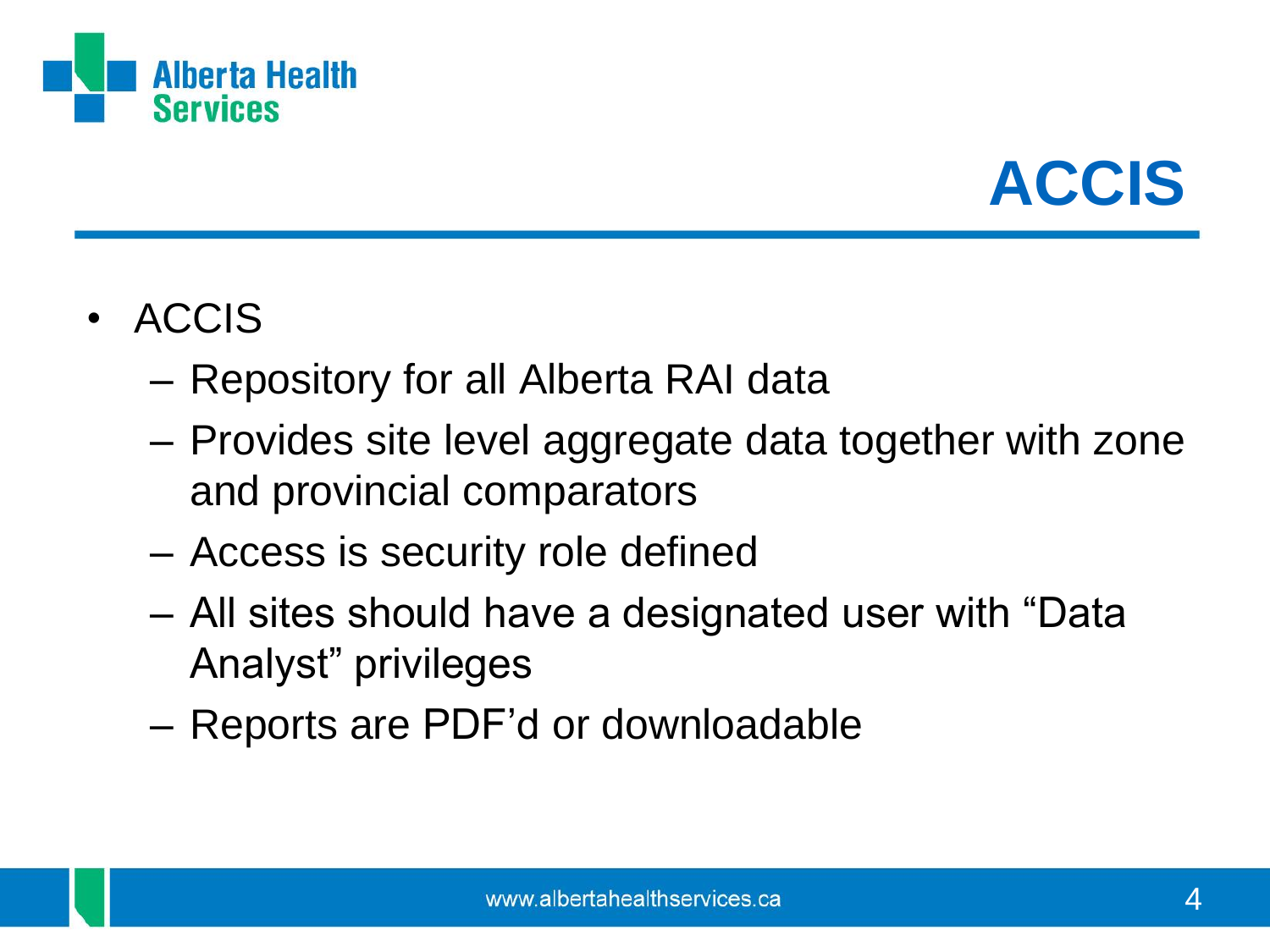

# **ACCIS Reports**

#### • RAI 2.0

- Caseload Activity
- Admission and Transfer
- Discharge and Transfer
- Outcome Measures
- Quality Indicators
- RUGs & CMI
- Leaves/Re-entries
- RAI HC
	- Caseload Activity
	- Admission and Transfer
	- Discharge and Transfer
	- Outcome Measures
	- Quality Indicators
	- RUGs & CMI
	- Service Activity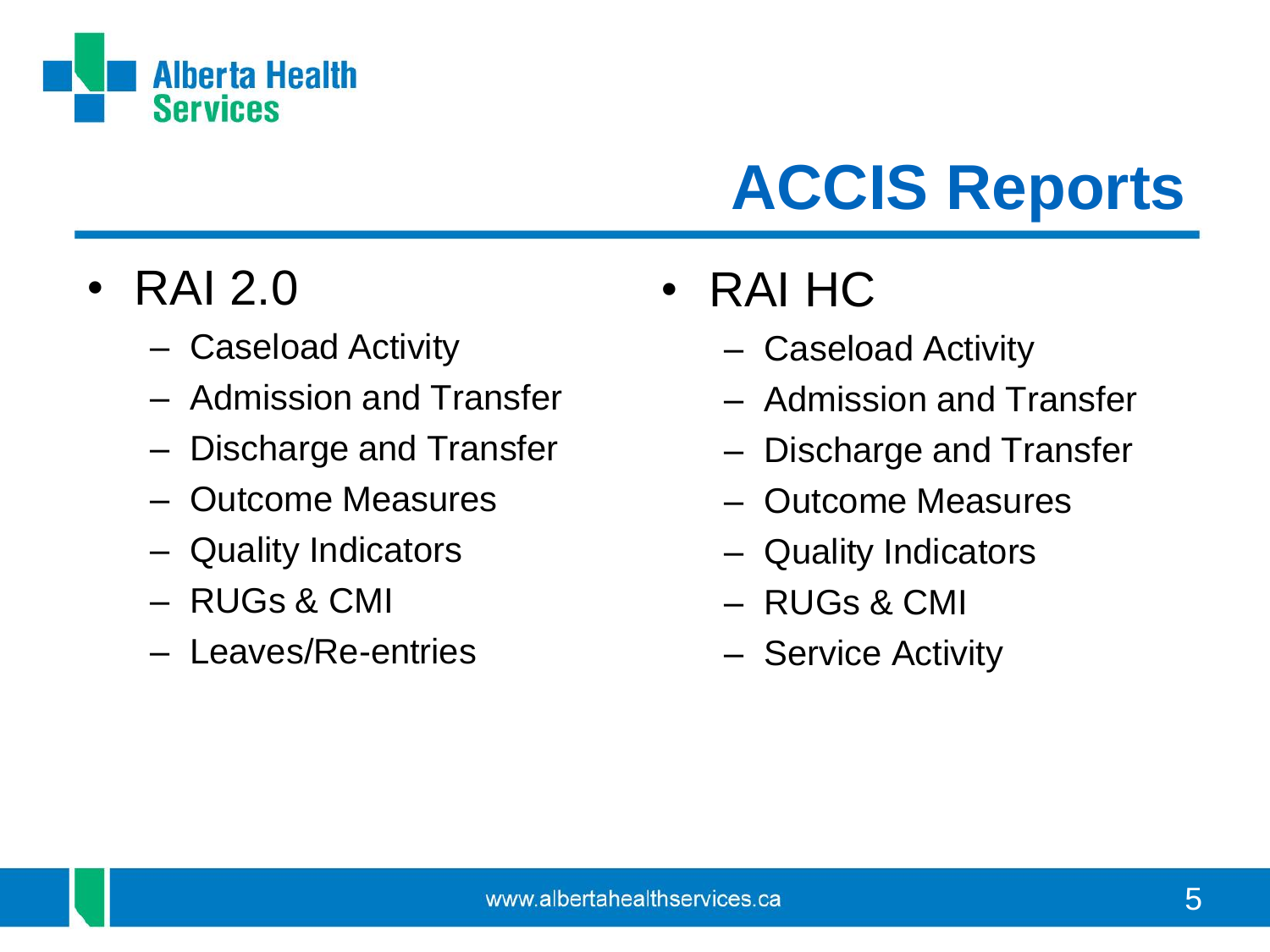

# **Reading ACCIS Reports**

#### Alberta

#### **Alberta Continuing Care Information System**

F-045Q - Facility Second Generation Quality Indicators Report

| Residents assessed with a Quarterly/Annual Assessment |                 |                      |                                |                                            |                                            |                                |                                |                                  |                                  |                                       |                       |
|-------------------------------------------------------|-----------------|----------------------|--------------------------------|--------------------------------------------|--------------------------------------------|--------------------------------|--------------------------------|----------------------------------|----------------------------------|---------------------------------------|-----------------------|
| Falls                                                 | Report<br>Level | Data<br><b>Field</b> | 2014 - 2015<br>Q1<br>Apr - Jun | 2013 - 2014<br>Q <sub>4</sub><br>Jan - Mar | 2013 - 2014<br>Q <sub>3</sub><br>Oct - Dec | 2013 - 2014<br>Q2<br>Jul - Sep | 2013 - 2014<br>Q1<br>Apr - Jun | $2012 - 2013$<br>Q4<br>Jan - Mar | $2012 - 2013$<br>Q3<br>Oct - Dec | 2012 - 2013<br><b>Q2</b><br>Jul - Sep | Average<br>Percentage |
| <b>FAL02</b> - Residents who fell in the last Site    |                 | Numerator            |                                |                                            |                                            |                                |                                |                                  |                                  |                                       |                       |
| 30 days                                               |                 | Denominator          | 40                             | 43                                         | 45                                         | 43                             | 43                             | 46                               | 45                               | 45                                    |                       |
|                                                       |                 |                      | 2.5                            | 4.7                                        | 4.4                                        | 7.0                            | 2.3                            |                                  | 4.4                              | 4.4                                   | 3.7                   |
| Prevalence                                            | Zone            | Numerator            | 564                            | 550                                        | 604                                        | 596                            | 553                            | 579                              | 564                              | 578                                   |                       |
|                                                       |                 | Denominator          | 4,343                          | 4.294                                      | 4.337                                      | 4.286                          | 4,216                          | 4.218                            | 4.257                            | 4,332                                 |                       |
|                                                       |                 |                      | 13.0                           | 12.8                                       | 13.9                                       | 13.9                           | 13.1                           | 13.7                             | 13.2                             | 13.3 <sub>1</sub>                     | 13.4                  |
|                                                       | AB              | Numerator            | 1,724                          | 1,687                                      | 1.754                                      | 1,771                          | 1,655                          | 1,646                            | 1,693                            | 1,719                                 |                       |
|                                                       |                 | Denominator          | 12,359                         | 12.273                                     | 12.361                                     | 12,352                         | 12,187                         | 12.096                           | 12,352                           | 12,520                                |                       |
|                                                       |                 |                      | 13.9                           | 13.7                                       | 14.2                                       | 14.3                           | 13.6                           | 13.6                             | 13.7                             | 13.7                                  | 13.9                  |

Notes:

- Reports reflect discrete quarters;
- Admission assessments are not included in prevalence indicators
- Reflect unadjusted QIs
- Appropriate for internal use
- Reports available 5 weeks after month/quarter end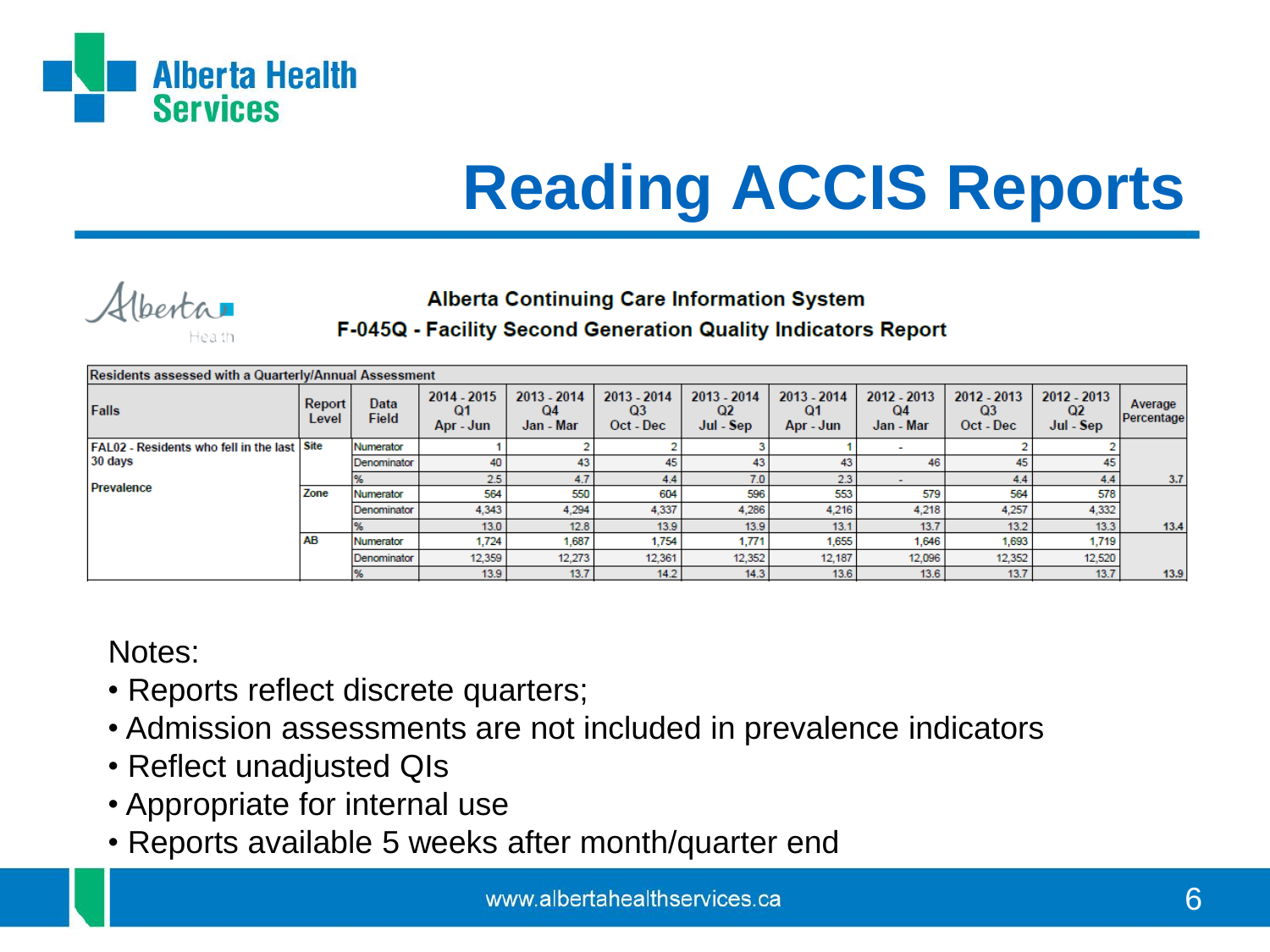

## **Types of Quality Indicators**

- **Risk adjusted** -statistical process that adjusts for differences in populations with various conditions. The risk adjustment process allows for comparability *between* different facilities.
- **Unadjusted rates -**used to compare performance changes *within* your facility over time..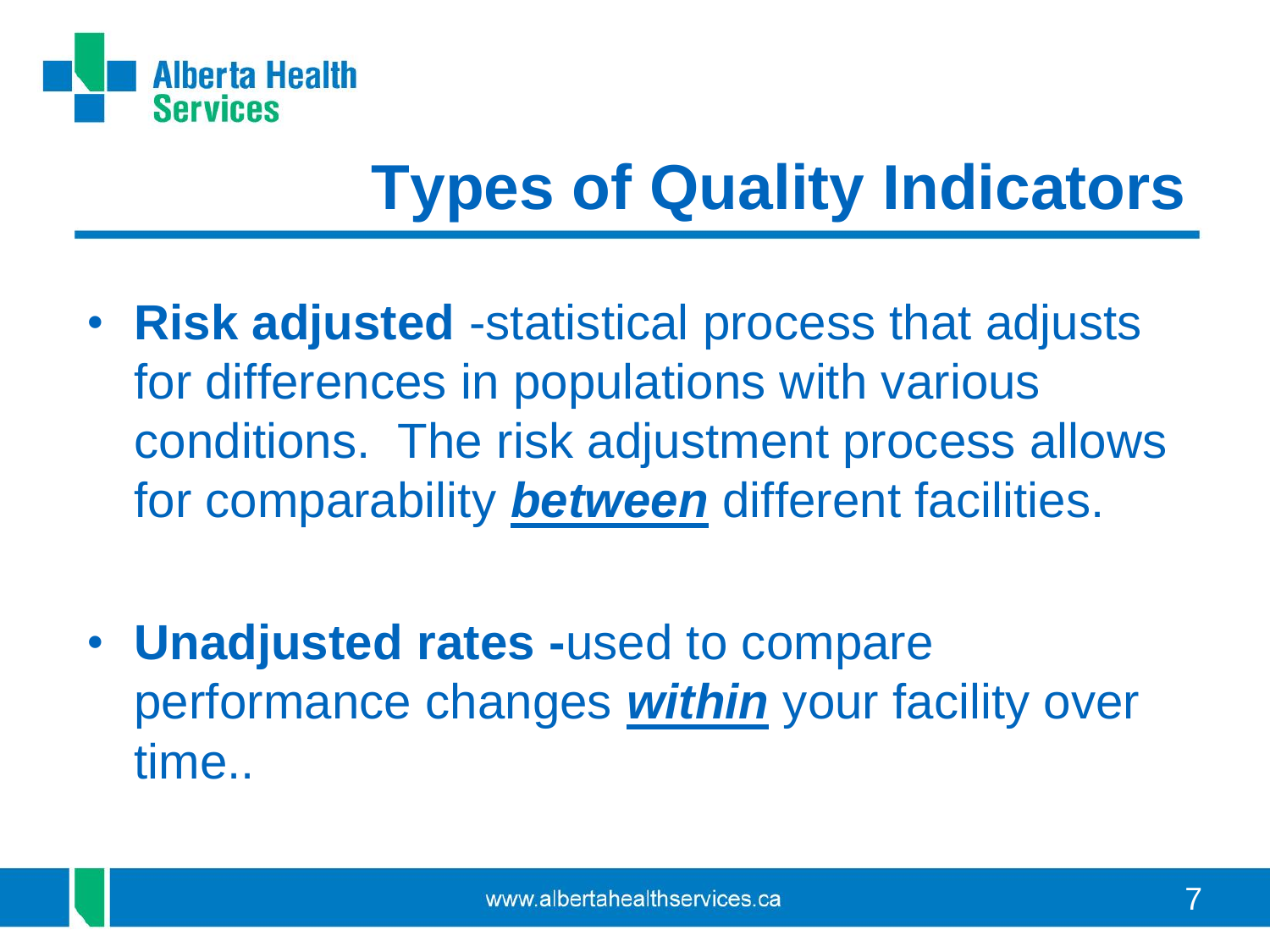



- Data, Integration and Management Reporting Unit
- Access to multiple databases
- Receive a copy of all ACCIS data
- Data analysts whose expertise we draw upon to liberate data with Tableau into easily interpretable reports
	- Dashboards, workbooks
- Limitation: Viewing restricted to AHS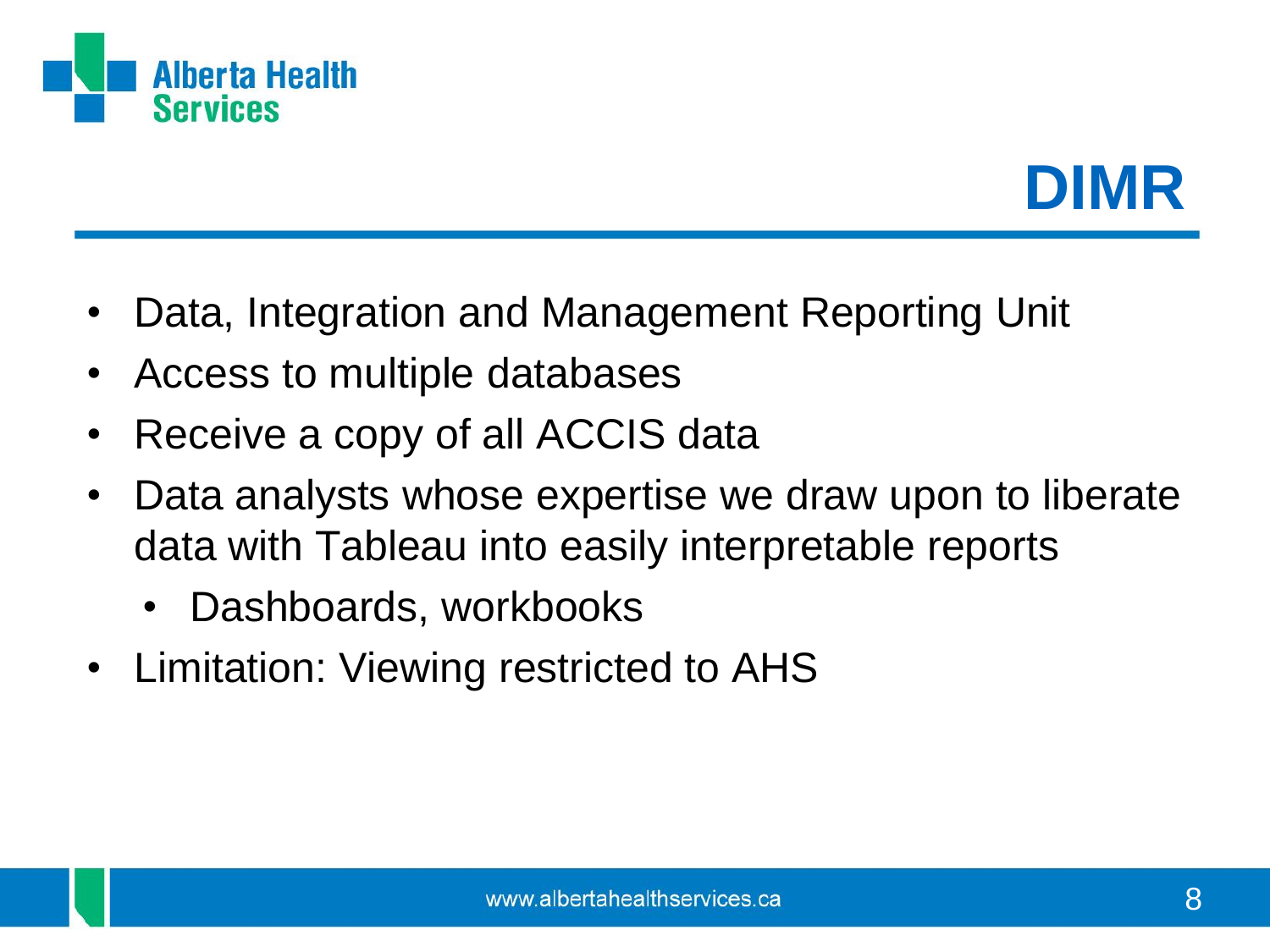

### **Example of Dashboard**

#### RAI-MDS 2.0 Depression Rating Scale AHS and CIHI Depression Rating Scale Bar Graph

| AHS Fiscal<br>Year Ending     |  |
|-------------------------------|--|
| $\blacktriangleright$ (All)   |  |
| $\blacktriangleright$ FY 2012 |  |
| $\blacktriangledown$ FY 2013  |  |
| $\blacktriangleright$ FY 2014 |  |

**Example 12** Alberta Health

| AHS Zone                         |  |  |  |  |  |  |  |
|----------------------------------|--|--|--|--|--|--|--|
| $\blacktriangleright$ (All)      |  |  |  |  |  |  |  |
| $\blacktriangleright$ 1) South   |  |  |  |  |  |  |  |
| $\blacktriangleright$ 2) Calgary |  |  |  |  |  |  |  |
| $\blacktriangleright$ 3) Central |  |  |  |  |  |  |  |
| $(4)$ Edmonton                   |  |  |  |  |  |  |  |
| l✔l 51 North                     |  |  |  |  |  |  |  |



CIHI Fiscal **Year Ending**  $\blacksquare$  (AII) ■ FY 2012 **Ø** FY 2013 ● FY 2014

Province  $\blacksquare$  (All) ✔ Alberta ✔ British Columbia Manitoba Newfoundland and Labrador ✔ Nova Scotia ✔ Ontario

M Saskatchewan



| <b>Expanding Alberta Health</b> |                |           | AHS Depression Rating Scale Distributions<br><b>Residential Care</b> |            | 꾮<br>Canadian Institute<br>matted canadian |         |           | CIHI Depression Rating Scale Distributions<br><b>Residential Care</b> |            |             |  |
|---------------------------------|----------------|-----------|----------------------------------------------------------------------|------------|--------------------------------------------|---------|-----------|-----------------------------------------------------------------------|------------|-------------|--|
| 1) South                        | FY 2012        | 22%       | 35%                                                                  | 43%        | Alberta                                    | FY 2014 | 25%       | 33%                                                                   |            | 42%         |  |
|                                 | FY 2013        | 25%       | 34%                                                                  | 41%        | <b>British</b>                             | FY 2012 |           | 52%                                                                   | 27%        | 21%         |  |
|                                 | FY 2014        | 22%       | 33%                                                                  | 44%        | Columbia                                   | FY 2013 |           | 51%                                                                   | 27%        | 22%         |  |
| 2) Calgary                      | FY 2012        | 23%       | 30%                                                                  | 47%        |                                            | FY 2014 |           | 52%                                                                   | 27%        | 21%         |  |
|                                 | FY 2013        | 24%       | 30%                                                                  | 46%        | Saskatchewan                               | FY 2014 | 45%       |                                                                       | 35%        | 21%         |  |
|                                 | FY 2014        | 21%       | 32%                                                                  | 47%        | <b>Manitoba</b>                            | FY 2012 |           | 52%                                                                   | 31%        | 18%         |  |
| 3) Central                      | FY 2012        | 28%       | 34%                                                                  | 38%        |                                            | FY 2013 |           | 55%                                                                   | 29%        | 17%         |  |
|                                 | FY 2013        | 29%       | 31%                                                                  | 40%        |                                            | FY 2014 |           | 57%                                                                   | 28%        | 16%         |  |
|                                 | <b>FY 2014</b> | 26%       | 32%                                                                  | 42%        | Ontario                                    | FY 2012 | 33%       | 33%                                                                   |            | 34%         |  |
| 4)<br>Edmonton                  | FY 2012        | 31%       | 32%                                                                  | 37%        |                                            | FY 2013 | 34%       | 34%                                                                   |            | 33%         |  |
|                                 | FY 2013        | 27%       | 35%                                                                  | 38%        |                                            |         |           |                                                                       |            | 33%         |  |
|                                 | FY 2014        | 30%       | 34%                                                                  | 36%        |                                            | FY 2014 | 34%       |                                                                       | 33%<br>19% |             |  |
| 5) North                        | FY 2012        | 27%       | 34%                                                                  | 39%        | Newfoundland<br>and Labrador               | FY 2012 |           | 60%                                                                   |            | 21%         |  |
|                                 | FY 2013        | 26%       | 31%                                                                  | 44%        |                                            | FY 2013 |           | 58%                                                                   | 19%        | 23%         |  |
|                                 | FY 2014        | 24%       | 29%                                                                  | 47%        |                                            | FY 2014 |           | 56%                                                                   | 19%        | 25%         |  |
|                                 |                | 27%       | 32%                                                                  | 41%        | <b>Nova Scotia</b>                         | FY 2012 |           | 55%                                                                   | 25%        | 20%         |  |
| Alberta                         | FY 2012        |           |                                                                      |            |                                            | FY 2013 |           | 60%                                                                   | 25%        | 15%         |  |
| Grand<br>Total                  | FY 2013        | 26%       | 32%                                                                  | 42%        |                                            | FY 2014 |           | 57%                                                                   | 28%        | 16%         |  |
|                                 | FY 2014        | 25%       | 33%                                                                  | 42%        | Yukon                                      | FY 2014 | 27%       | 35%                                                                   |            | 38%         |  |
|                                 |                | 0%<br>20% | 40%<br>% of Total Number of Records                                  | 60%<br>80% | 100%                                       |         | 20%<br>0% | 40%<br>% of Total Residents                                           | 60%        | 100%<br>80% |  |

www.albertahealthservices.ca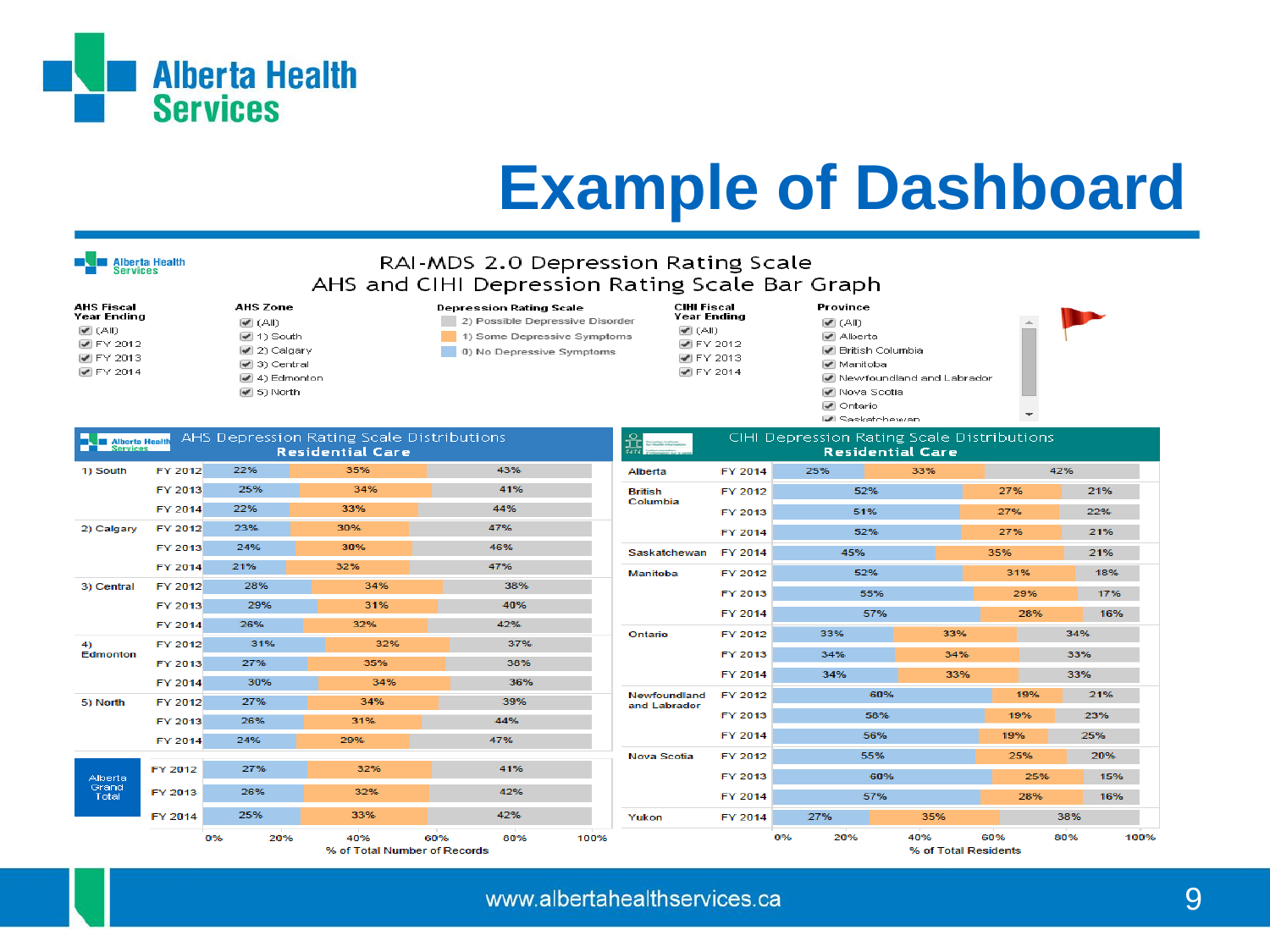

#### **Dashboards in Development**

- RAI 2.0 Quality Indicators
- Emergency Department Utilization
- LTC Admissions/Transfers/Discharges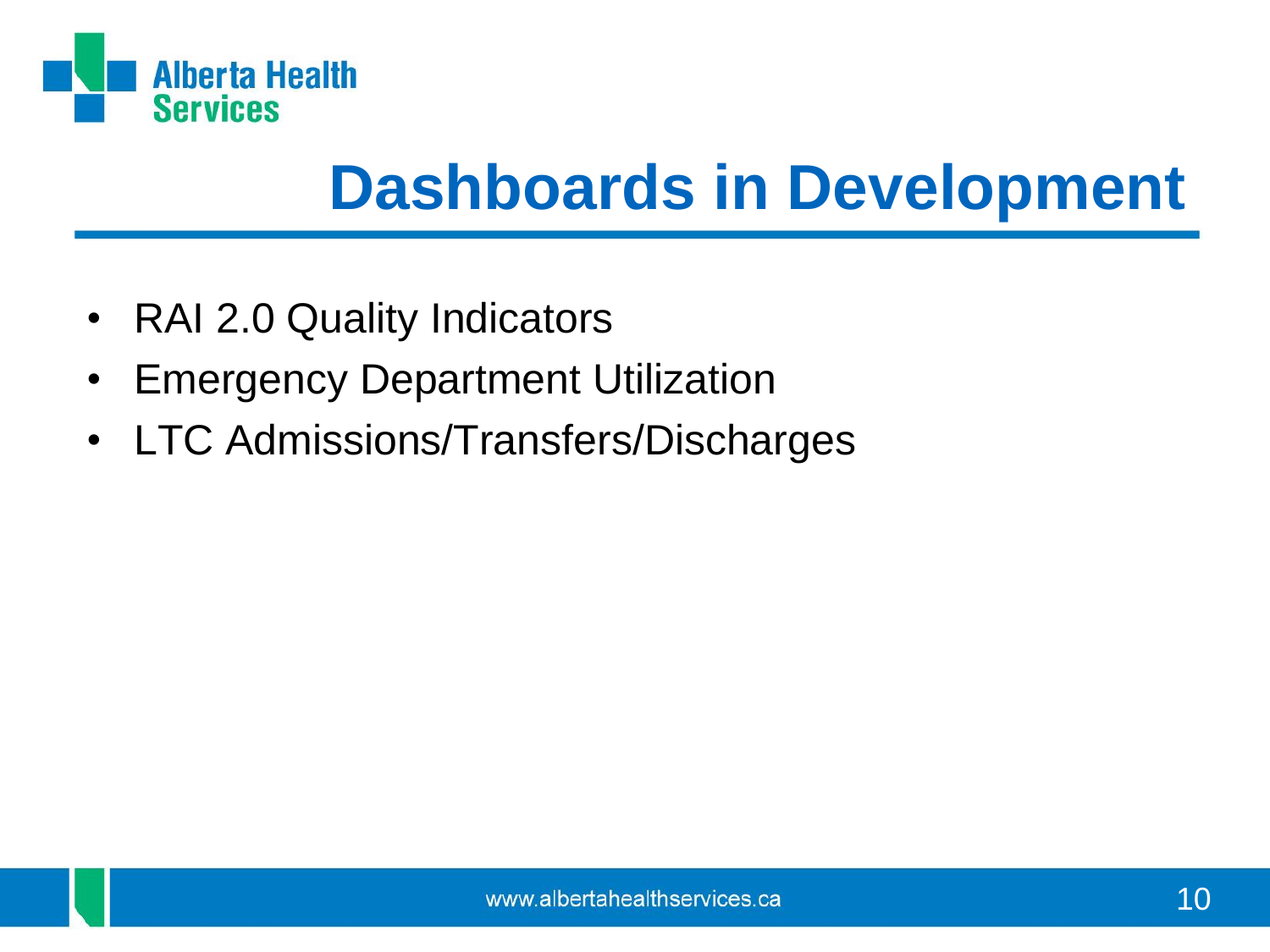

## **CIHI's Role in AB**

- Partial list of roles:
	- Liberate data to information
	- Design and deliver education
	- Uphold RAI Standards
	- Authorize RAI software vendors
	- Set data specifications for vendors
	- Maintain repository for RAI data nationally
	- Produce comparative RAI reports, Analysis in Brief documents
	- Inform the public and policy/decision makers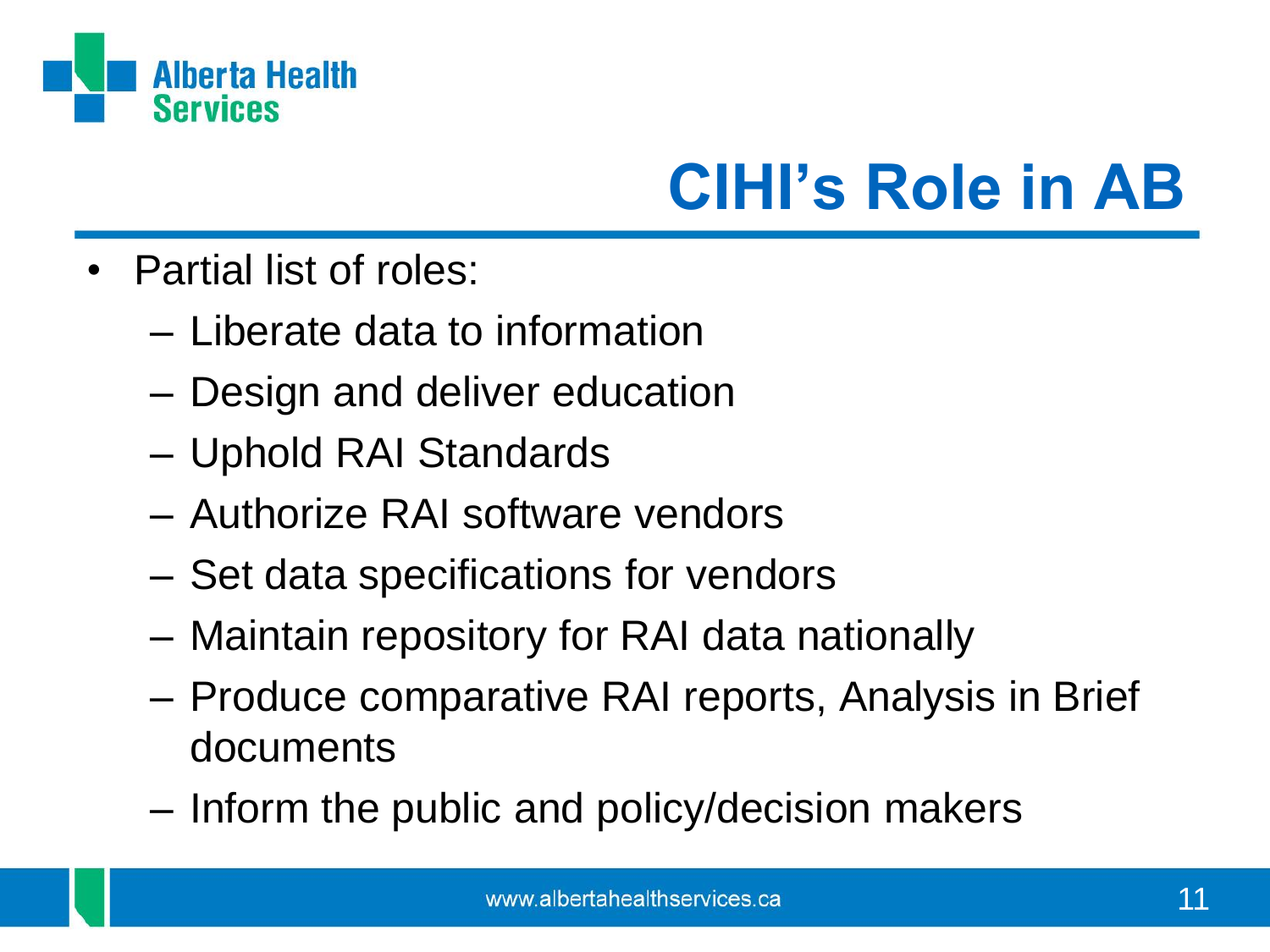

#### **Public Reporting - June 2015**



<http://yourhealthsystem.cihi.ca/>

www.albertahealthservices.ca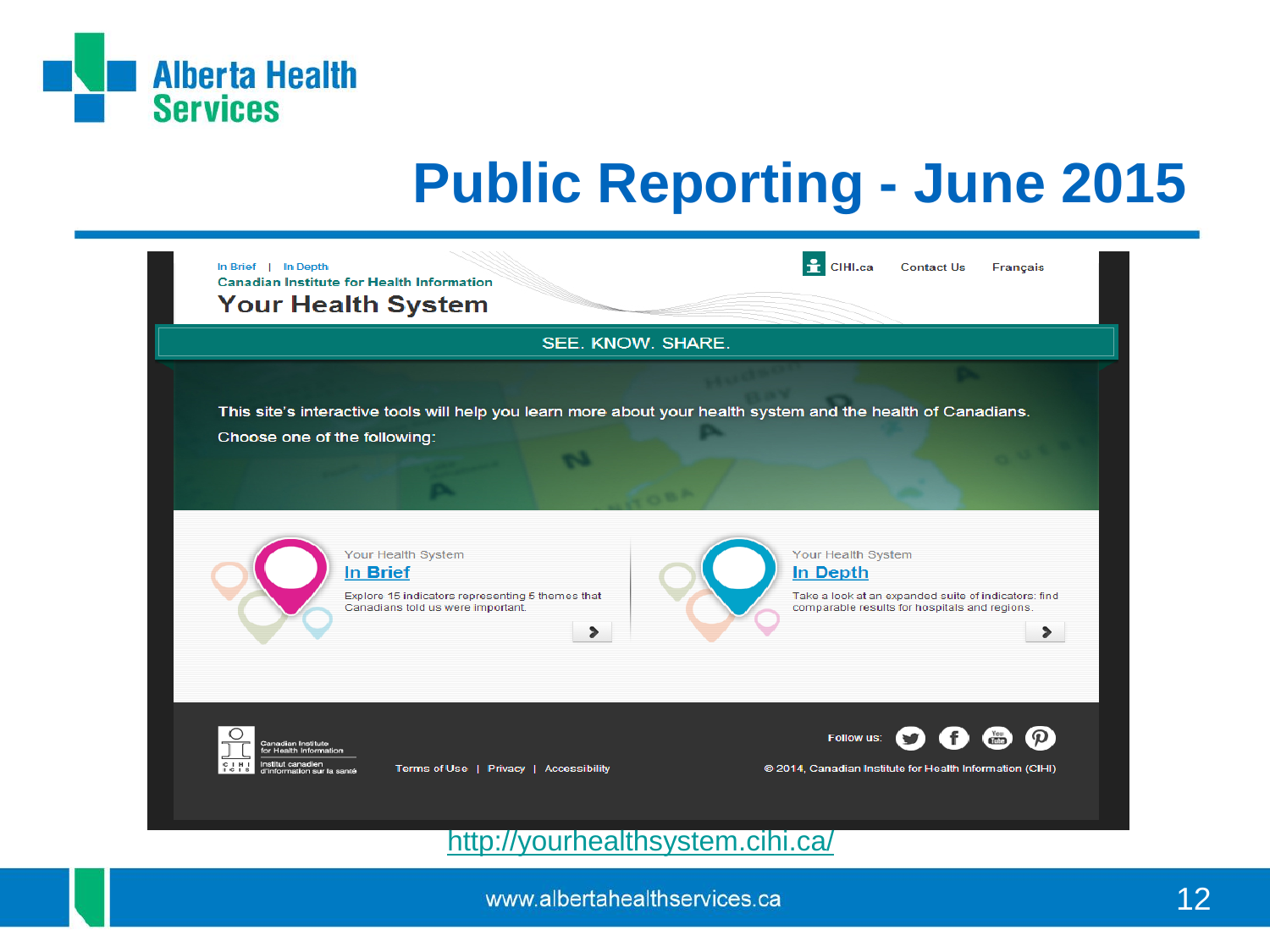



## **What QIs are being reported?**

- **% Residents on anti-psychotics without a diagnosis of psychosis**
- % Residents in daily physical restraints
- % Residents who fell in the last 30 days
- % Residents who had worsened pressure ulcers at stage 2 to 4
- % Residents whose mood symptoms of depression worsened
- % Residents with improved mid-loss activities of daily living
- % Residents with worsened mid-loss activities of daily living
- % Residents with worsened pain
- % Residents with pain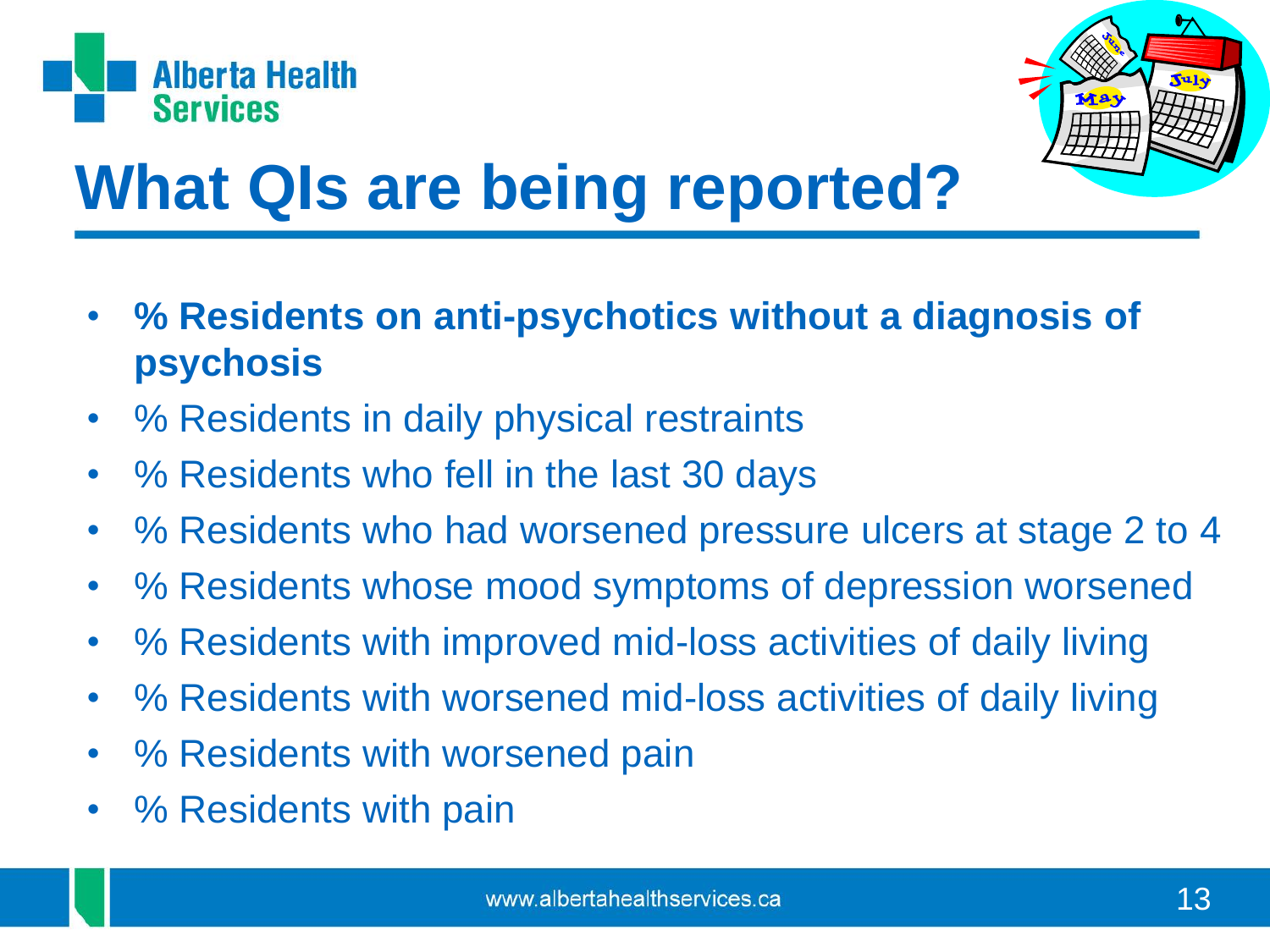

## **CCRS eReports**

- Repository for all RAI data nationally
- Provides site level aggregate data together with zone and provincial comparators
- Access is security role defined
- Organizational Contact who oversees user access
	- AHS Monica Whitridge
	- Private/voluntary sites have a designate
- Reports can be easily exported in PDF or EXCEL format
- Always use rolled quarters in calculations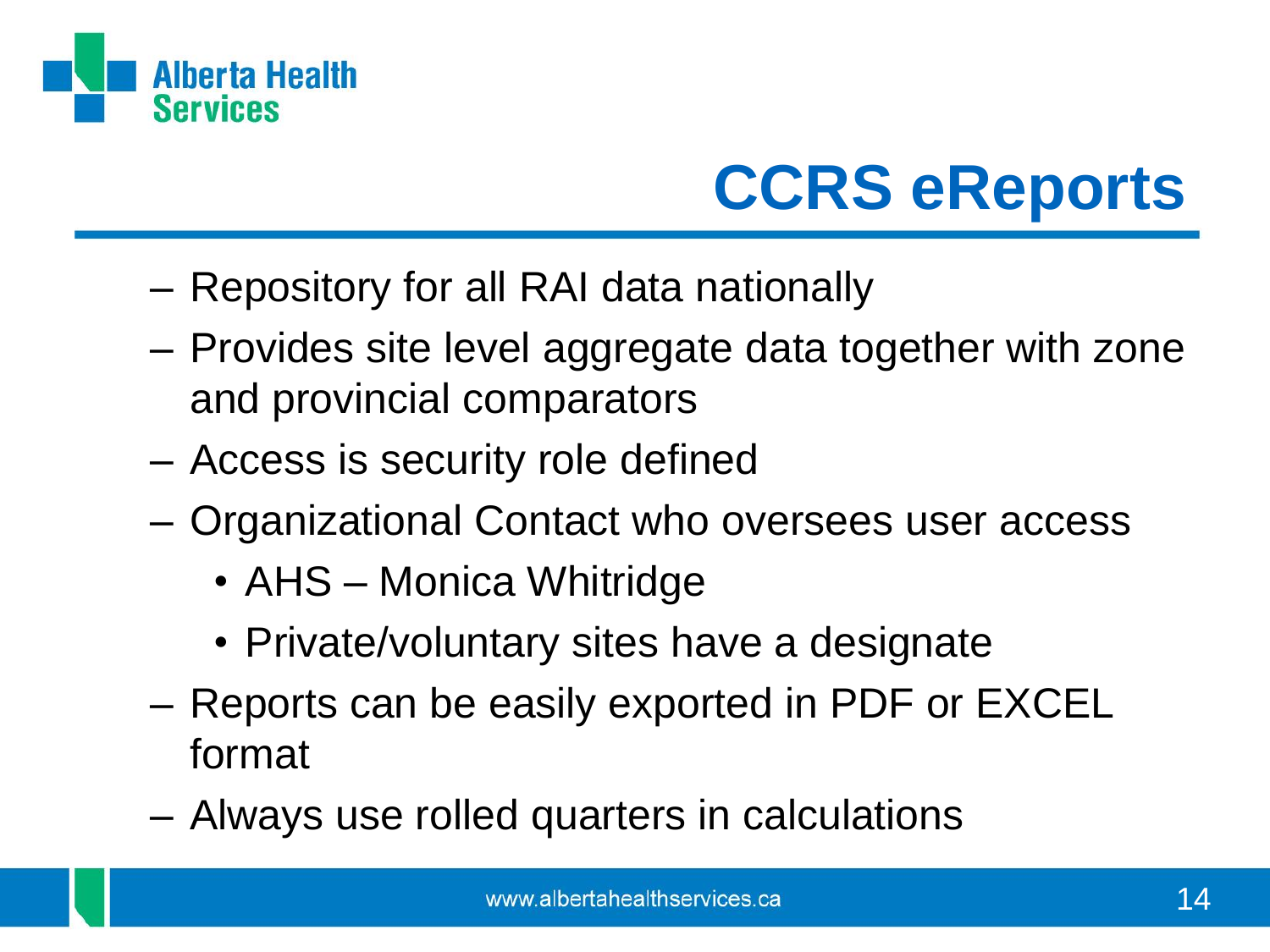

### **Care Centre QIs**

- January, 2015
	- All LTC centres should have received a preview of their 2013/2014 site specific QIs
	- Intent:
		- 1. Increase awareness
		- 2. Create the desire for more information
		- 3. Enhance knowledge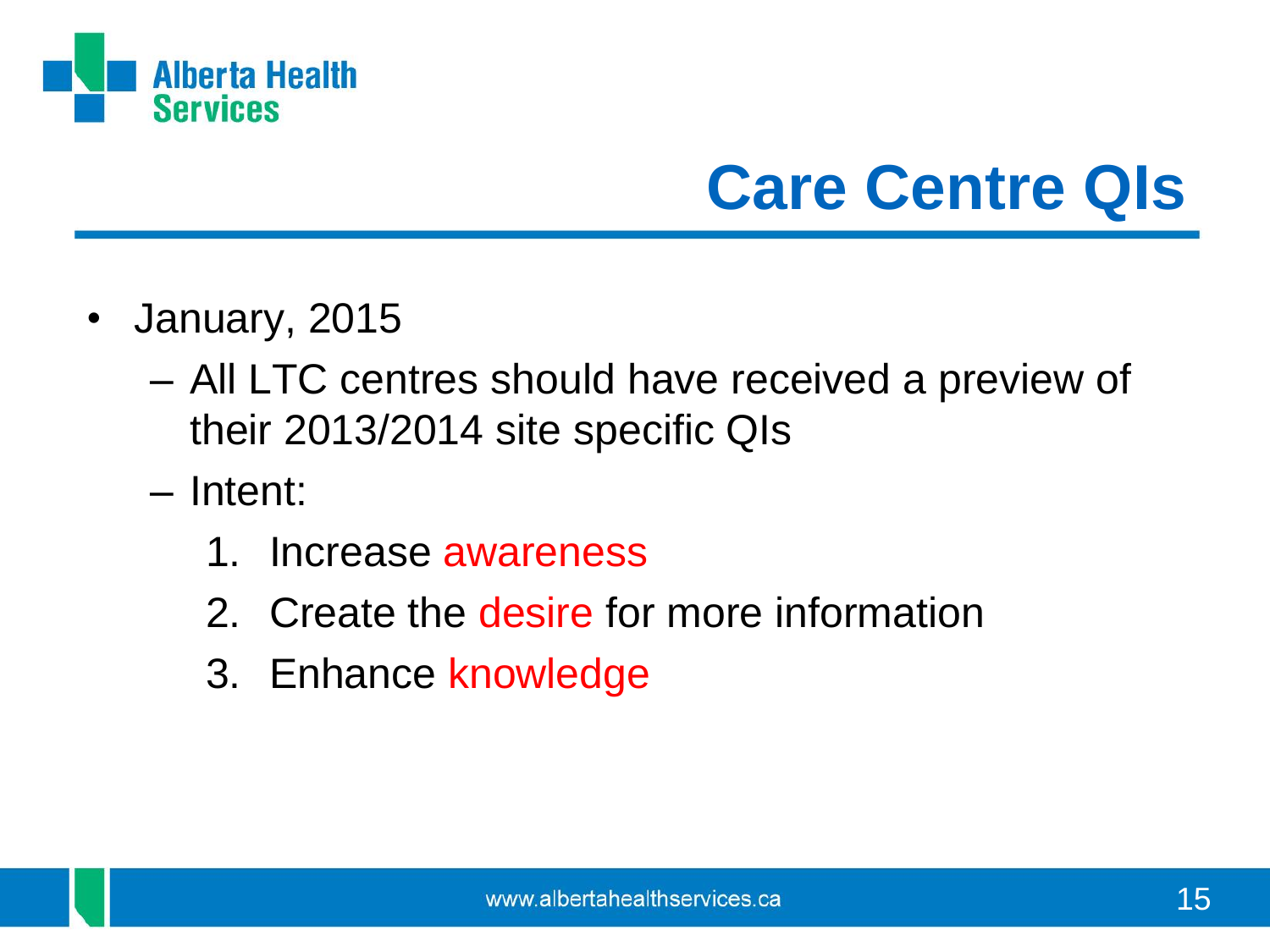

#### **Data Preview for Public Reporting**

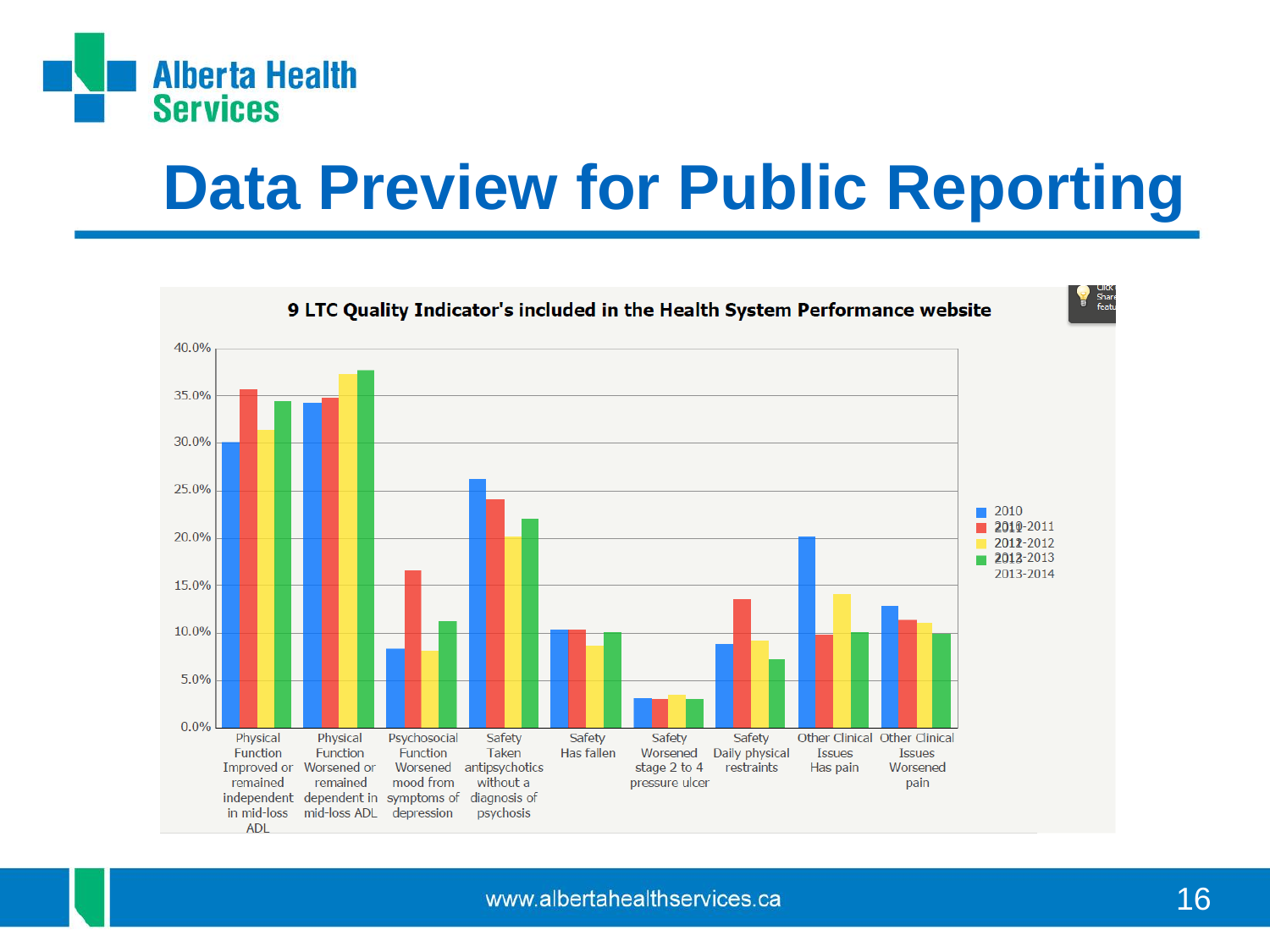

#### **CIHI eReports**

| $\frac{1}{n}$<br>$\leftarrow$ $\rightarrow$ $\rightarrow$                         | <b>CCRS Reports Home</b>                                                                                                                                                                                                                        |                                                                                                                                                                                                                                                                                                                                                                                                                                                                                                                                                                                           |                                                                                     |                                                                                                                                                                                                                                                                                                                          |                                                                                                                                                                                                                                                                                                                                                                                                                |  |  |  |  |  |  |  |
|-----------------------------------------------------------------------------------|-------------------------------------------------------------------------------------------------------------------------------------------------------------------------------------------------------------------------------------------------|-------------------------------------------------------------------------------------------------------------------------------------------------------------------------------------------------------------------------------------------------------------------------------------------------------------------------------------------------------------------------------------------------------------------------------------------------------------------------------------------------------------------------------------------------------------------------------------------|-------------------------------------------------------------------------------------|--------------------------------------------------------------------------------------------------------------------------------------------------------------------------------------------------------------------------------------------------------------------------------------------------------------------------|----------------------------------------------------------------------------------------------------------------------------------------------------------------------------------------------------------------------------------------------------------------------------------------------------------------------------------------------------------------------------------------------------------------|--|--|--|--|--|--|--|
| Home $\bullet$ Tools $\overline{\phantom{a}}$<br>Data                             |                                                                                                                                                                                                                                                 |                                                                                                                                                                                                                                                                                                                                                                                                                                                                                                                                                                                           |                                                                                     |                                                                                                                                                                                                                                                                                                                          |                                                                                                                                                                                                                                                                                                                                                                                                                |  |  |  |  |  |  |  |
| $\mathcal{S}$<br>圖<br>L                                                           | 國<br>$100%$ $\bullet$                                                                                                                                                                                                                           |                                                                                                                                                                                                                                                                                                                                                                                                                                                                                                                                                                                           |                                                                                     |                                                                                                                                                                                                                                                                                                                          |                                                                                                                                                                                                                                                                                                                                                                                                                |  |  |  |  |  |  |  |
| $?$ $\times$<br><b>Related Reports</b><br><b>II<sub>B</sub></b> CCRS Reports Home | Home                                                                                                                                                                                                                                            | <b>Interactive Map</b>                                                                                                                                                                                                                                                                                                                                                                                                                                                                                                                                                                    | <b>Quality Indicator</b><br><b>Trend</b>                                            | <b>CCRS Topics &amp;</b><br><b>Associated Reports</b>                                                                                                                                                                                                                                                                    |                                                                                                                                                                                                                                                                                                                                                                                                                |  |  |  |  |  |  |  |
|                                                                                   | Take the Tour of CCRS Reports                                                                                                                                                                                                                   |                                                                                                                                                                                                                                                                                                                                                                                                                                                                                                                                                                                           |                                                                                     |                                                                                                                                                                                                                                                                                                                          |                                                                                                                                                                                                                                                                                                                                                                                                                |  |  |  |  |  |  |  |
| Who has<br>access at<br>your site?                                                | 1. CCRS Reports Overview<br>2. Interactive Map<br>3. Quick Reports<br>4. Organization Reports<br>5. Building CCRS eReports<br>6. Explore More CIHI Reports<br><b>RWPD Reports</b><br><b>User-Defined</b><br><b>Reports</b><br><b>My Reports</b> | CIHI's Continuing Care Reporting System (CCRS) was created to be a resource for standardized information on residents of facility-<br>based continuing care in Canada, which can be used for planning, policy, quality improvement and accountability purposes. The CCRS<br>eReports provide authorized users with secure and timely access to key clinical administrative information from the CCRS. The reports<br>are available to organizations submitting data to CCRS, their health authorities and ministries of health, and are updated on a quarterly<br>basis.<br>1 395 458 950 | <b>CCRS Reports Overview</b><br>2008-04<br>2012 Q1<br>2010 03<br>2019 03<br>2010/04 | $\sim$<br>NUMBER<br>rept 1: Organization Selecty<br>virtual = Anti-th-Columbia<br><b>DG Class - H</b><br>becial Rehabilitation<br>1.3%<br><b>Extensive Service</b><br>6.9%<br><b>Concret Case</b><br><b>Incally Congle</b><br>pared Cognition<br><b>Isharipur Problem</b><br>2011-01<br>2011-07 Reduced Physical Functor | 00 04 2010 01 2010 02 2010 03 2010 04 2011 01 2011 02 2011 03<br>1.4%<br>1.6%<br>1.8%<br>1.6%<br>1.4%<br>1.4%<br>0.6% 8.7% 0.7% 0.5%<br>0.5%<br>0.6%<br>0.676<br>0.6%<br>7.1% 7.0% 7.0% 6.9%<br>7.2%<br>7.0%<br>7.0%<br>10.6% 10.7% 10.3% 10.7% 10.8% 10.9% 10.8% 10.6%<br>23 8% 24 4% 24 2% 24 1% 24 2% 23 7% 23 6% 23 6%<br>26% 26% 25% 25% 23% 23% 24% 25% 25%<br>100.0% 200.0% 200.0% 100.0% 100.0% 100.0% |  |  |  |  |  |  |  |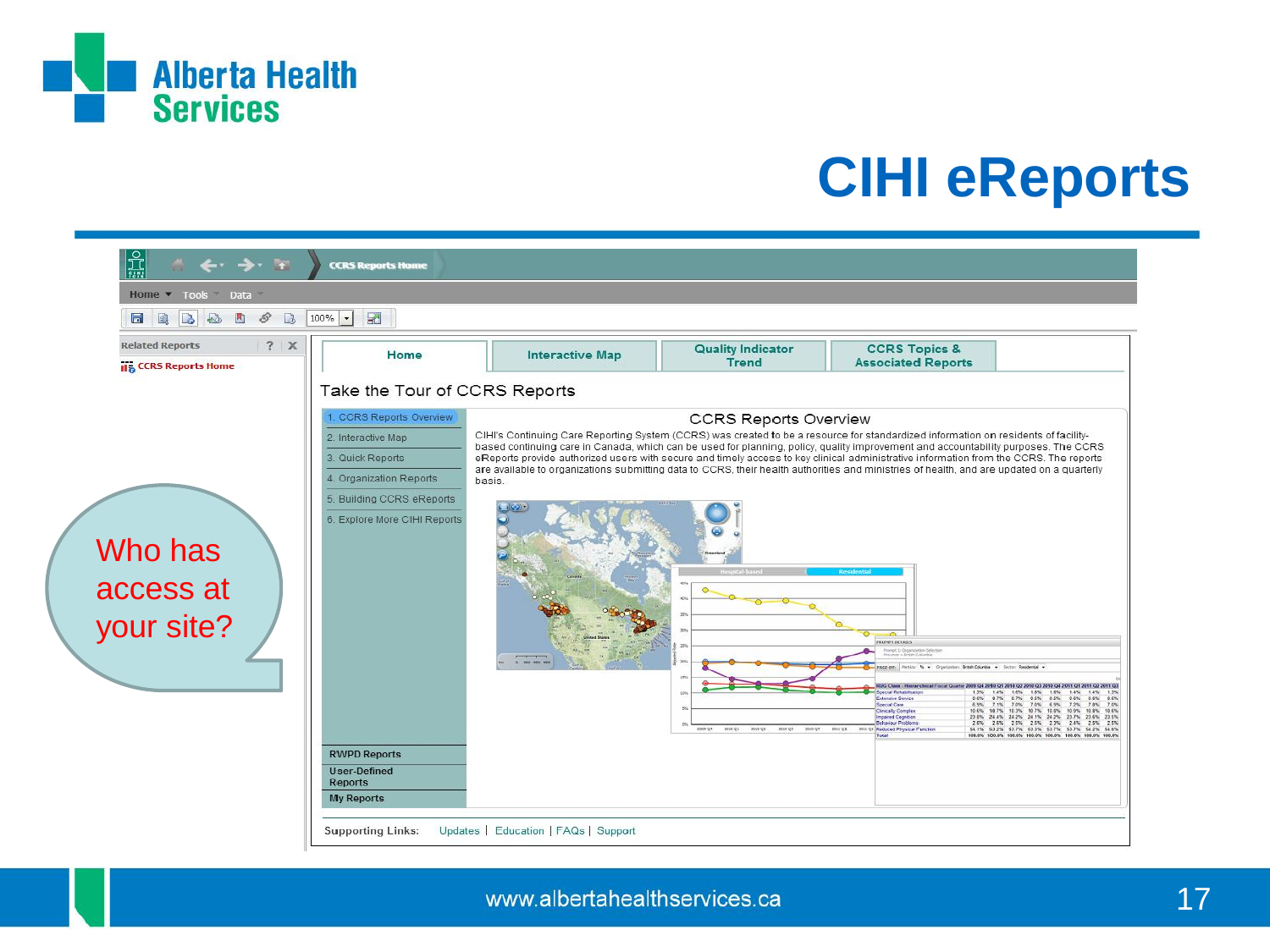

## **Rolling Quarters**

#### REPORTING USING A ROLLING FOUR-QUARTER AVERAGE

Ols are calculated using four rolling quarters of data to ensure that most facilities meet the minimum number of assessments required to apply risk-adjustment procedures.

A rolling four-quarter average means that

- The number of residents meeting the QI criteria for the current quarter and each of the previous three fiscal quarters are summed together before calculating the unadjusted rate for the QI.
- Because residents are assessed each quarter, an individual resident can be counted in the QI up to four times, which is why the denominator for a facility can be larger than the resident population.



Figure 1: Rolling Four-Quarter Average for Prevalence QIs in Q4 2010 and Q1 2011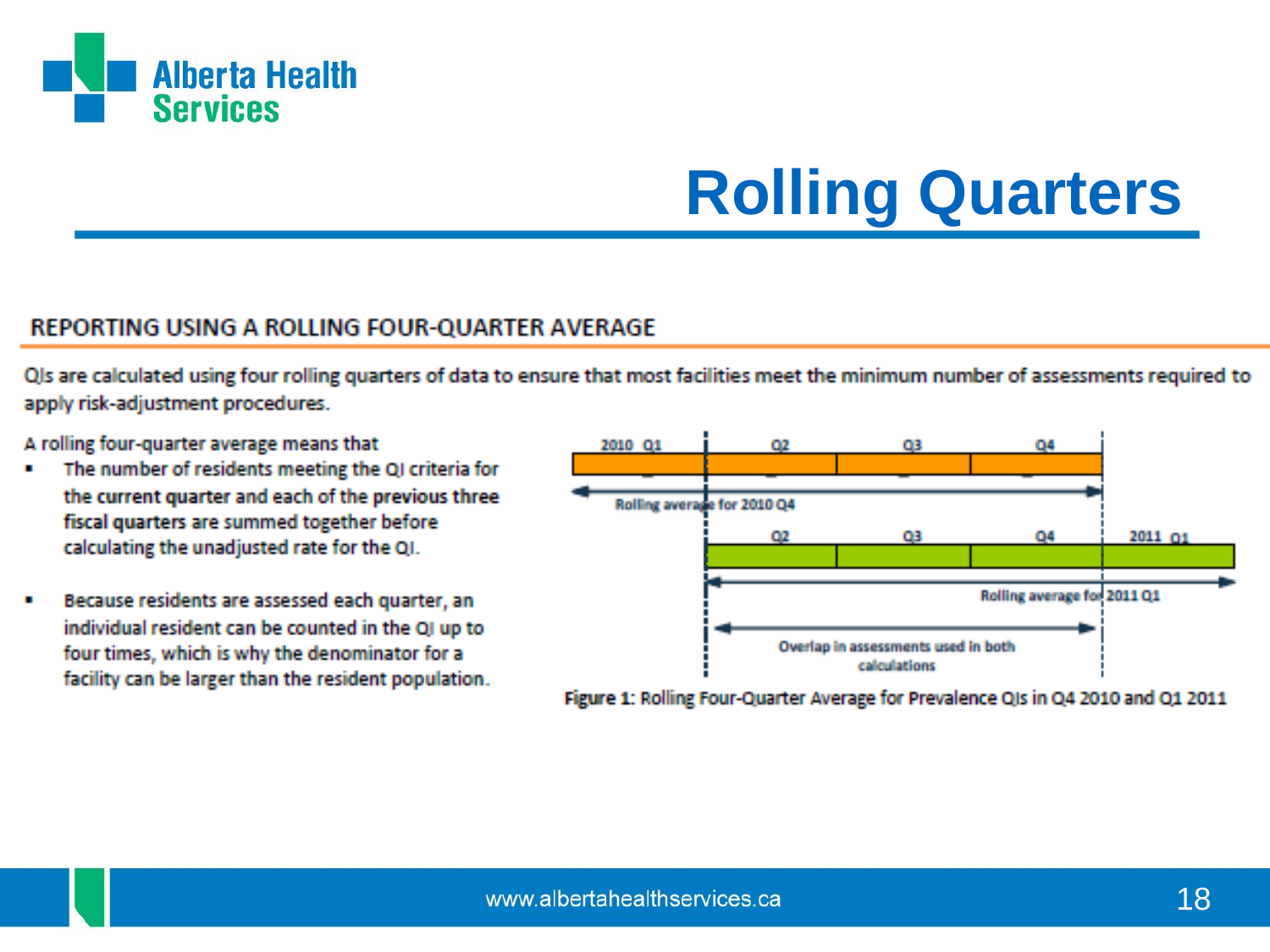

## **Use of RAI in Funding**

- Present
	- PCBF for LTC
- Future Potential
	- Quality Incentive Funding
	- ? DSL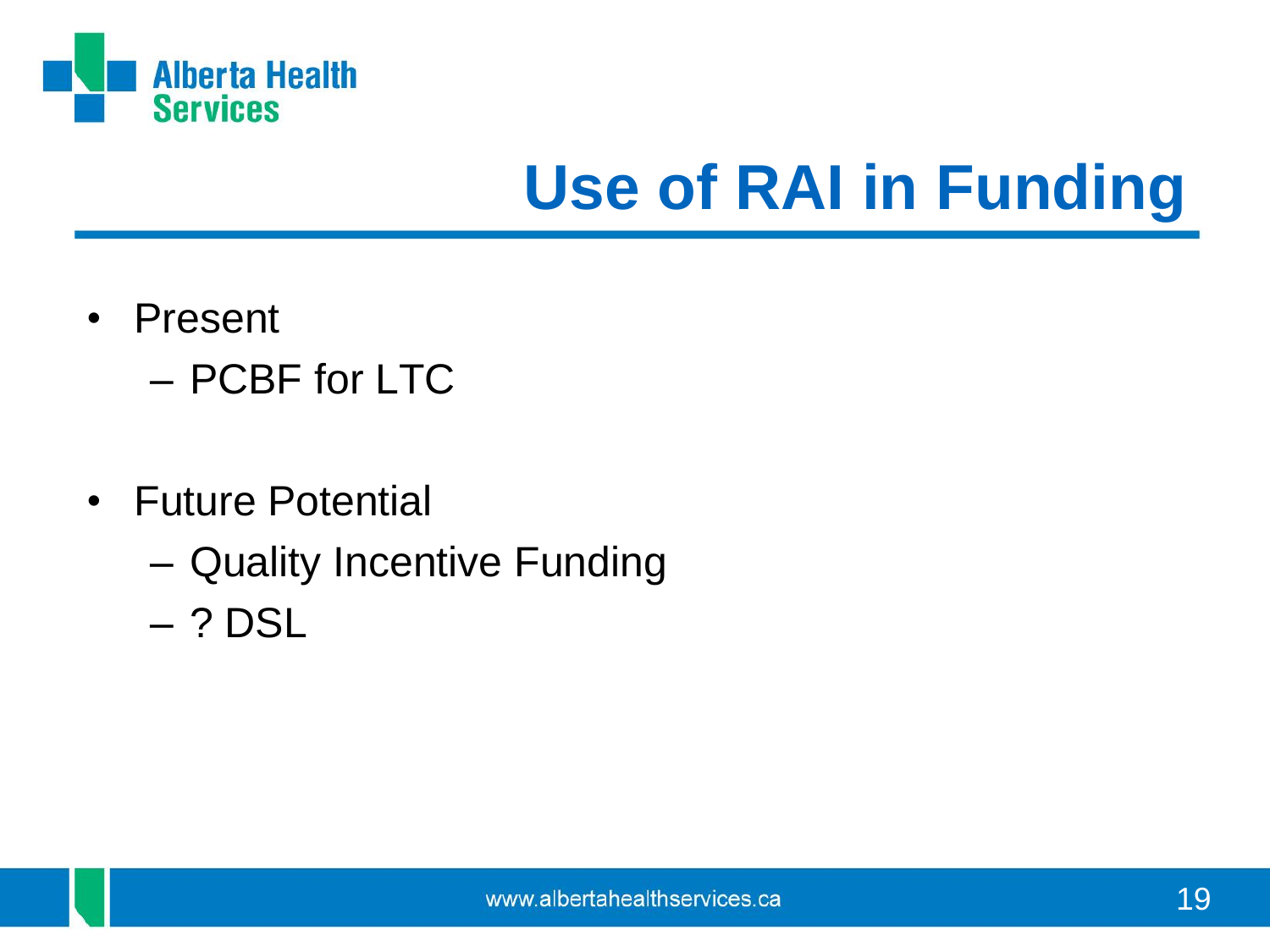

#### **Continuing Care Quality Indicator Working Group**

- Provides expertise and advice to support the continuous improvement of
	- Continuing Care measures for Quality Assurance (measures to monitor against indicators of quality care) and
	- Quality Improvement (measures to show improvement in performance).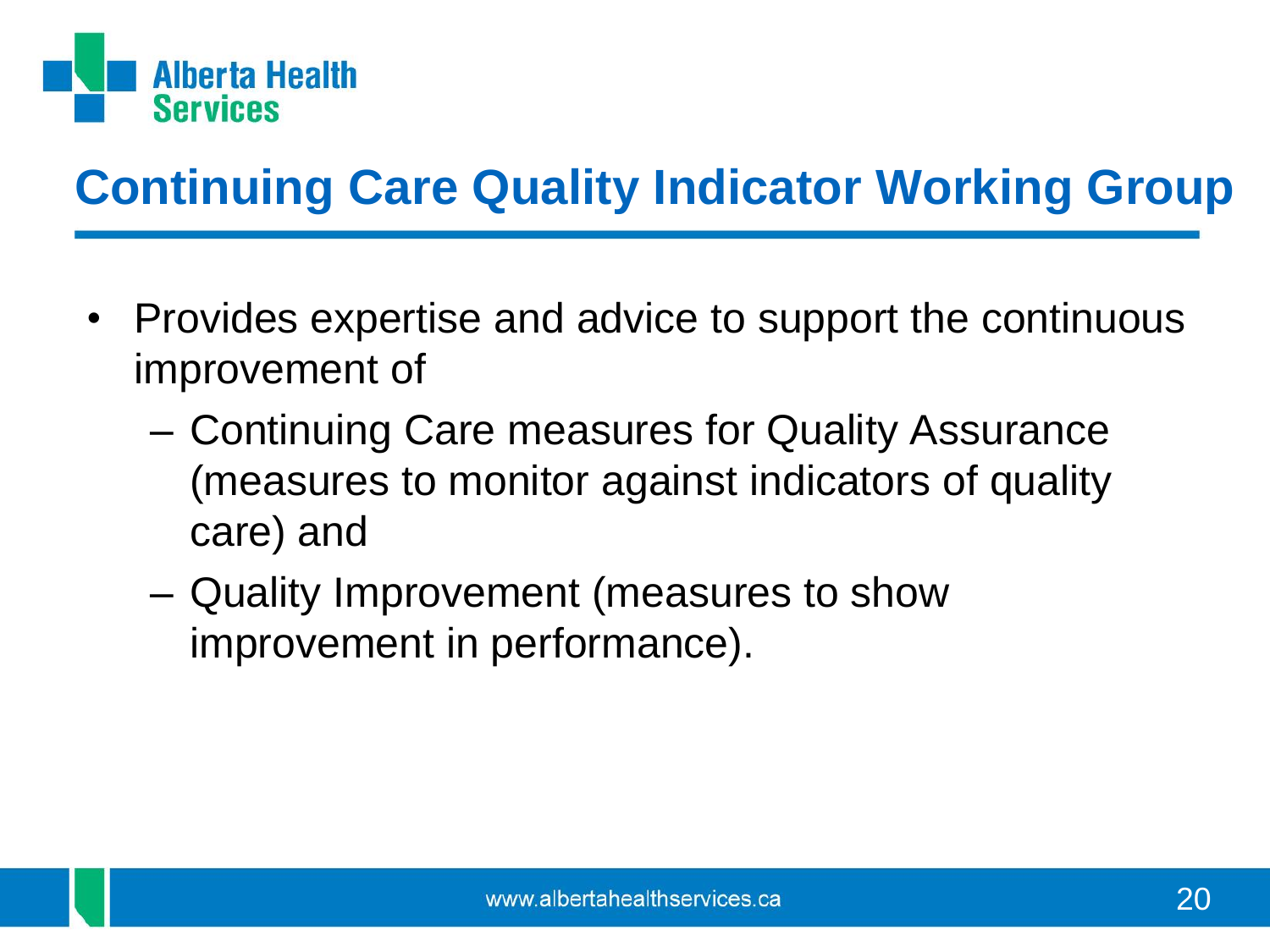

#### **Continuing Care Quality Indicator Working Group**

Deliverables of Working Group

- 1. Environmental scan & Current state analysis
- 2. Determine approach to selection
- 3. Propose quality indicators to measure quality of care
- 4. Benchmark and set targets for performance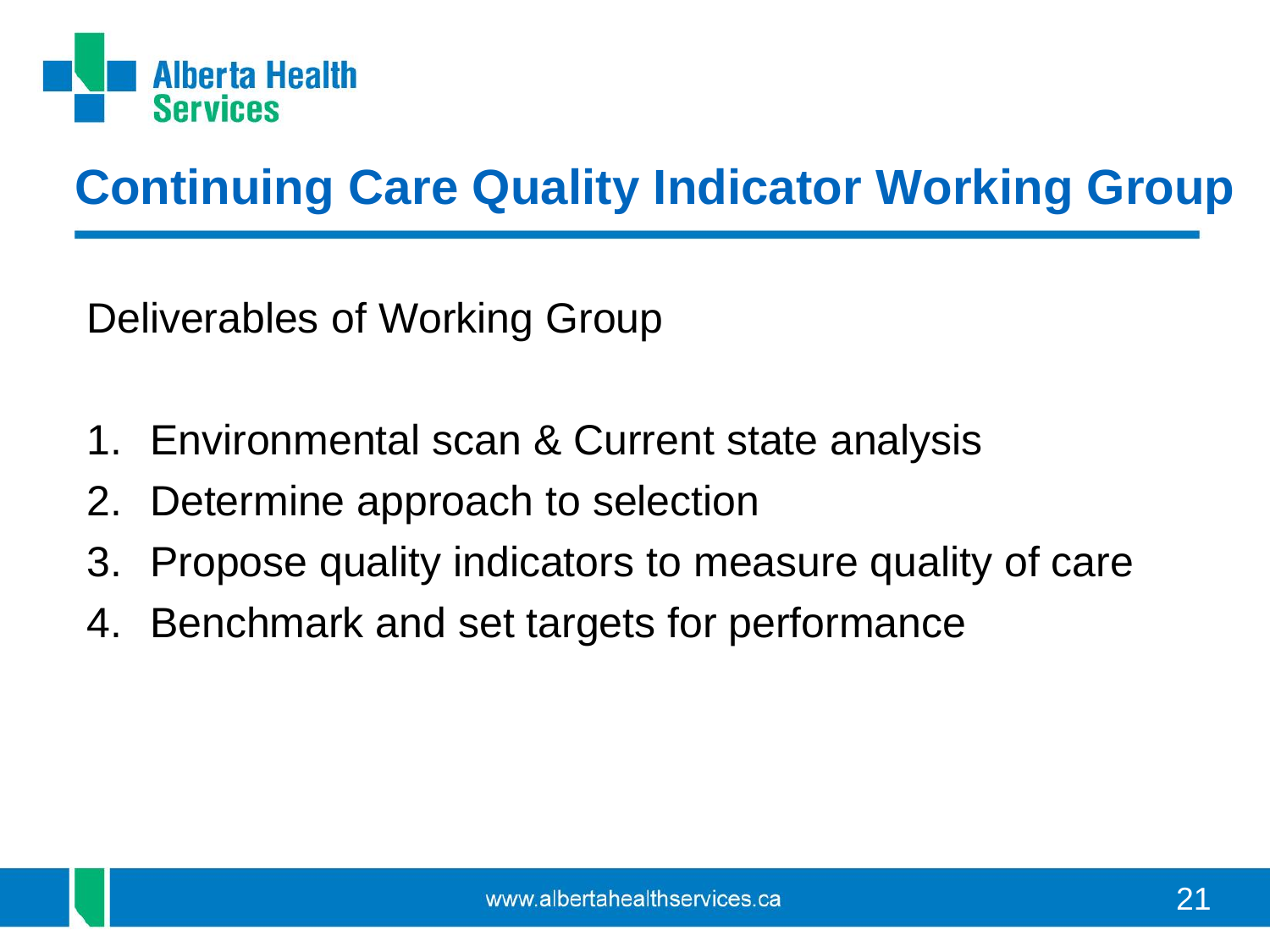

## **RAI Data Quality**

- Methods of ensuring data quality
	- Internal audits
	- Monitoring shifts in RUG groupers, outcome scales, CAPs Triggers
	- Ensuring compliance with RAI Competency Standard
		- Ensure all assessors demonstrate competency annually
		- Ensure new assessors are monitored
	- Utilize the errors and warnings from ACCIS to inform education hot spots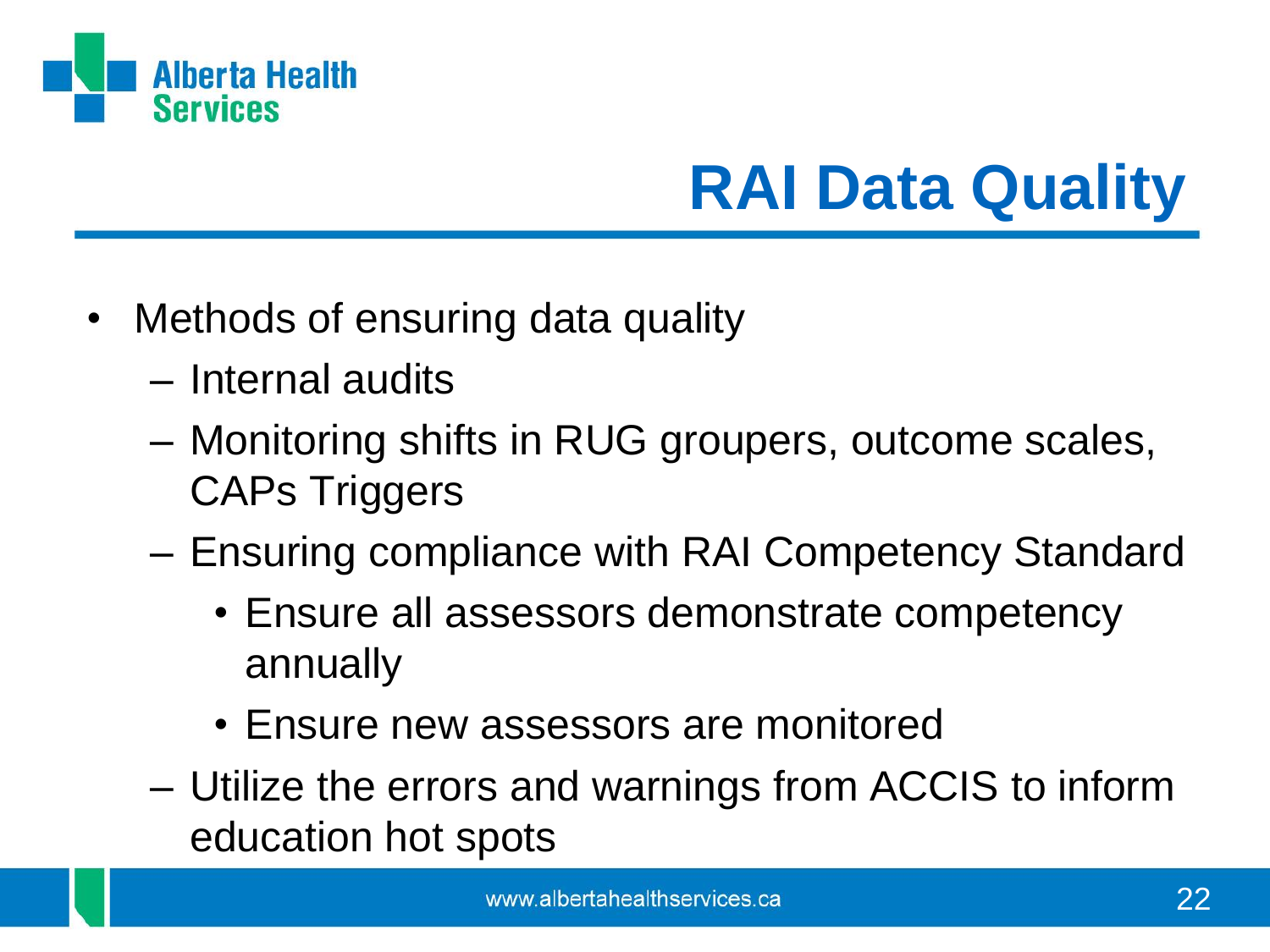

## **RAI Data Quality**

- Require assessors to remediate records when errors occur
- Integrate RAI into clinical business processes
- Use the outcomes of RAI Reviews as quality improvement opportunities
- Use CCRS eReports to compare your site to other like facilities and question why you are higher/lower.
- Seek out ways to streamline business processes
- Seek out opportunities for learning